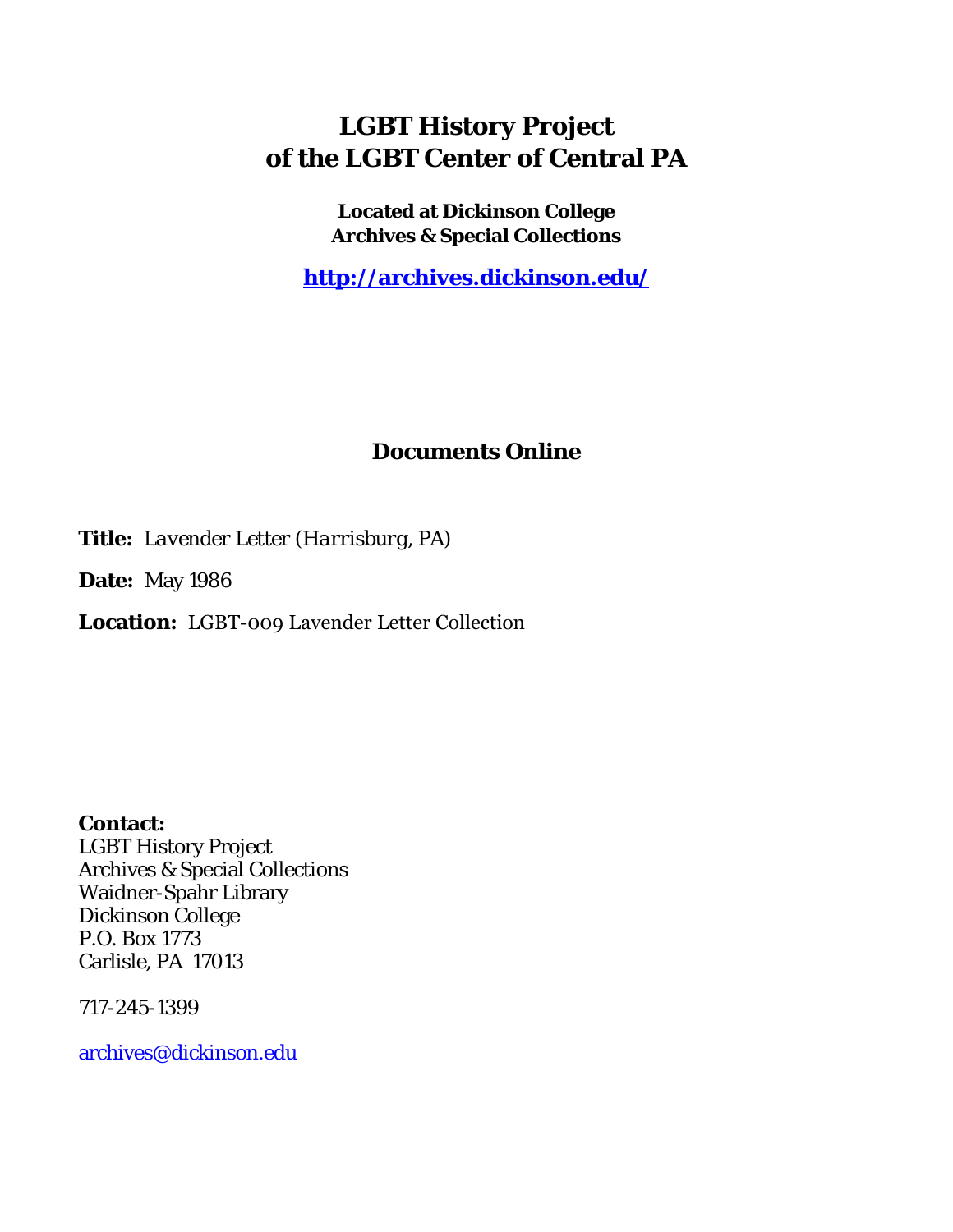ravender Letter

**May, 1986** Volume 4, No. 4 **May, 1986** Volume 4, No. 4 **May, 1986** CENTRAL PENNSYLVANIA

 $3 - 2 - 1$ 

'i

**'(**

FRIDAY, MAY 2 - 8PM...Alix Dobkin in concert at Haverford College, Haverford. Off Rt. 30, \$6, Marshal Aud.

FRIDAY, MAY 2 - 8PM...Uptown Women's Bowling League end of season party. Prizes and junk food. A wonderful season was had by all. Anyone interested in getting their name on the list for the fall season call 233-3035, Hbg.

youth of the SATURDAY, MAY <sup>3</sup> - 3-5 PM...Youth-GLO, a group (17-24 years) sponsored by M.C.C. Spirit to serve the needs of gay and lesbian people. Through discussion, special speakers and social events, they will assist the development of a positive self-identity, healthy relationships with others and the structures of a mature adult life. Discussion: Cruising: The Good, The Bad and The Ugly. Call 236-7387 for location.

SUNDAY, MAY 4 - 8PM...Kate Clinton - Comedian you will be amazed. The occasion: The 1986 Lambda Awards. An evening of pride and fun for Lesbians and Gay Men. Anna Crusis also sing and more. The Warwick Hotel, 17th & Locust Sts., Phila. Tickets \$8 in advance, \$10 at door, dance to follow Write Womanspace, Box 19128 (215) 482-6749. 5842, Phila., Pa.

SUNDAY, MAY 4 - 7:30PM\_\_ MCC Community Church Worship Service, Friends Meeting House, 6th & Herr Sts., Hbg.

SUNDAY, MAY 4 - 5PM...Dignity sponsored Mass for Lesbian/Gay Community. Potluck at 6PM, Program at 7PM - Video Before Stonewall Friends Meeting House, 6th & Herr Sts., Hbg.

MONDAY, MAY 5 - 7-9PM...Williamsport Area - Susquehanna Lambda (new group F-M) Rap session: "Gays and Families". Call Mac for information at 584-2439. .

MONDAY, MAY 5 - 7:30PM...Woman/God Talk, a new group of Metropolitan Community Church of the Spirit, Hbg. The first topic will be "Reading the Bible Through a Woman's Eyes", All faiths or no faiths are welcome. Friends Meeting House, 6th & Herr Sts., Hbg. (236-7387). TUESDAY, MAY 6 - Chris Williamson in Concert. The top of the line in musical entertainment. S at 7 and 9:30 at Chestnut Street, Cabaret, 38th & Chestnut St., Phila. Worth the drive. \$10

TUESDAY, MAY 6 - 7PM...Volleyball Salvation Army, Penn & Cumberland \$2 contribution. TUESDAY, MAY 6 - 7PM...Volleyball (F-M)<br>Salvation Army, Penn & Cumberland Sts., at Hbg

SATURDAY, MAY 10 - Lily Tomlin on Broadway. Lambda Alive has held 30 Mezzanine 1 tickets. Cost: bus trip, show and time at South Street Seaport - \$53. Call to see if any tickets are still left, 670-2877.

SATURDAY, MAY 10 - 9:30PM-1:30AM...Bobbi Carmitchell in concert at 1st Capital Dispensing Co., Corner of Phila. Street and Pershing Ave., York.

SATURDAY, MAY 10 - 7:30...Lancaster Women's Potluck. An evening of interesting conversation and gourmet food. From 40-50 women appear each month. Meet some new faces. Call Helpline for directions at 197-0601.

NEEDED: Interested in being an alternate lay-out person for L.L.? Call 232-7144.

SATURDAY, MAY 10 - 11AM...Grand March on Harrisburg for Women's Right to Choose. Meets at City Island, 'moves to State Street and Capitol steps. Speakers: Ellie Smeal, Alma Fox, Kate Michaelman and more. BE THERE - SUPPORT YOURSELF!

£ SUNDAY, MAY 11 - MOTHER'S DAY...Take someones Mother to lunch. maybe your own!

SUNDAY, MAY 11 - 7:30PM...MCC Community Church Worship Service, Friends Meeting House, 6th & Herr Sts., Hbg.

TUESDAY, MAY 13 - 7PM...Volleyball (F-M) at Salvation Army, Penn & Cumberland Sts., Hbg \$2 Contribution.

WEDNESDAY, MAY 14 - 7:30PM...M.C.C. of the Spirit discussion group. Topic: What the Bible is and How to Use it. Library. Quaker Meeting House, 6th & Herr Sts., Hbg.

THURSDAY, MAY 15 - 9PM-12:30AM...Bobbi Carmitchell in Concert at Lancaster Dispensing Co., 33 North Market Street, Lancaster.

SATURDAY, MAY 17 - 3-5PM...Youth-GLO meeting (17-24 years old) see May 3.

SUNDAY, MAY 18 - 7PM-10PM...Reading area Skating Party sponsored by Lambda Alive. Sinking Spring Skatarena. Theme "50s *& 60's* Oldies Night". Live D.J. Prizes for best appropriate costume. \$2 for member, \$3 non-member and \$3.50 at door. Call 378-5577 for information.

SUNDAY, MAY 18 - 1PM...Dignity sponsored Kite Flying Day. Bring your creations to fly or just watch. Potluck picnic also. City Island Hbg., North Central section. Call for more info at 236-4939.

SUNDAY, MAY 18 - 5:30...Dignity get together for Mass at St. Patrick's Cathedral, State Street, Hbg. Coffeee afterward at 222 Herr Street, Hbg.

SUNDAY, MAY 18 (Williamsport) information at 584-5459. - 4PM...Susquehanna Lambda picnic (F-M). Call Kibly for

SUNDAY, MAY 18 - Worship Service, Herr Sts., Hbg. 7:30PM...MCC Community Church Friends Meeting House, 6th &

SUNDAY, MAY 18 - 10:30AM... Women's Center sponsored Feminist Brunch All women welcome. A small gathering of Harrisburg's finest women, Bring fruit, cheese or bread. at 233-4004 (Hours: Wed Call the Women's Center 6-9) for location.

MONDAY, MAY 19 - 7PM...PFLAG - Parents, Friends and Gays rap session. Meeting at 2331 Market Street, Camp Hill, Tressler Lutheran Services, Call 238-2376 for information.

TUESDAY, MAY 20 - 8PM...Linda Tillery in Concert at the Chestnut Street Cabaret, 38th and Chestnut<br>Sts., Phila. Wonderful  $\mathit{f} \mathsf{A}^{\mathsf{Z} \mathcal{F}}$  you won't forget, \$10. Call 896-6420. the case of the case of the case of the case of the case of the case of the case of the case of the case of the case of the case of the case of the case of the case of the case of the case of the case o

TUESDAY, MAY 20 - 7:30PM...Volleyball (F-M) see May 6.

MAY 23-26 - 3rd Annual Southern Women's Music and Comedy Festival held in N.E. Georgia Mountains (80 miles N. of Atlanta). Lake, cabins, tennis courts. Featuring Holly Near, Teresa Trull, Alix Dobkin, Karen MacKay, with speakers, films, comics (Robin Tyler), and many many more. Cabins and camping, Cost from \$110 to \$85, also sliding scale. For details write SWMCF, 13514 Hart Street, Van Nuys, CA 91405 (818) 904-9495.